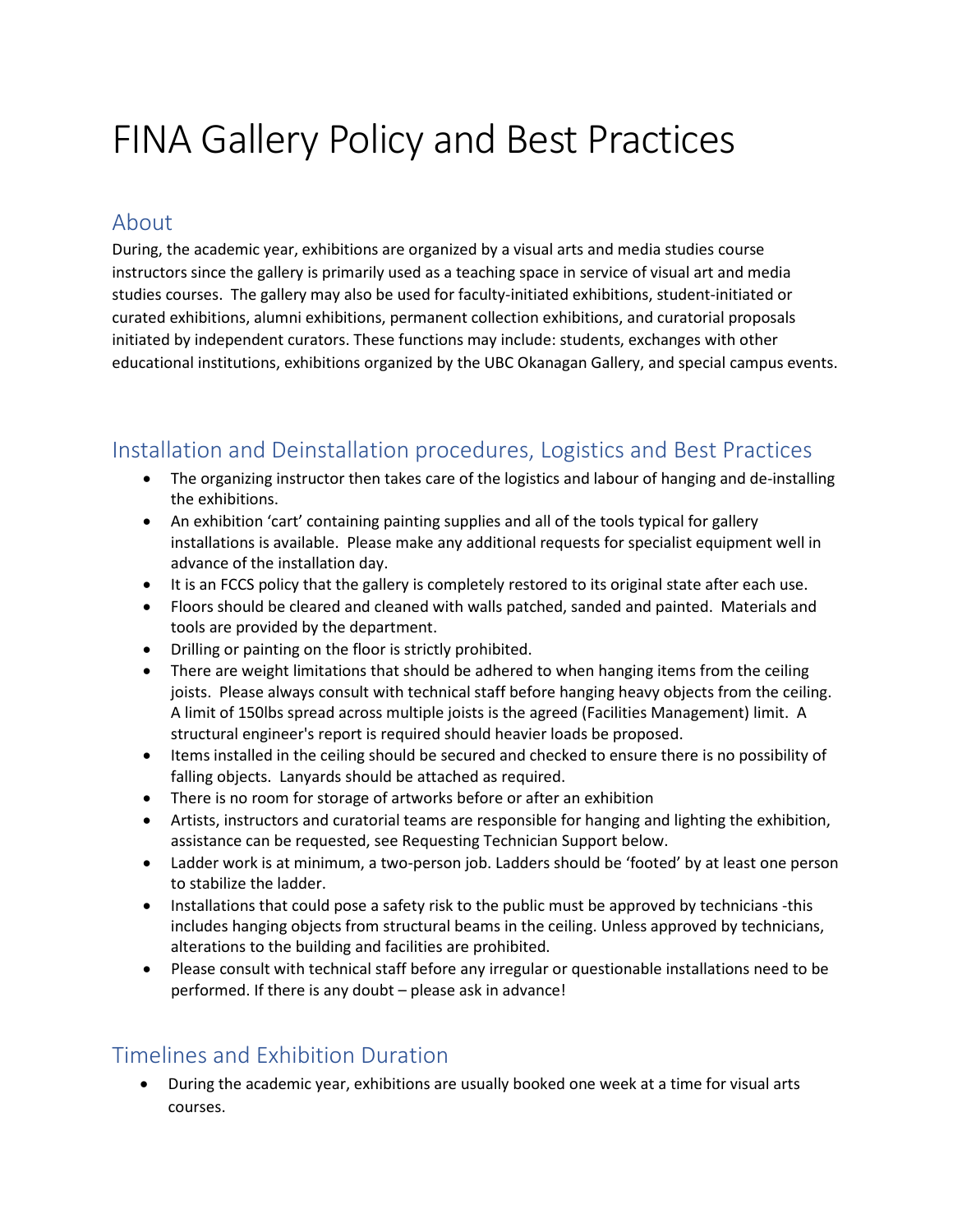- $\circ$  To book the space for your class or special exhibition, please contact briar.craig@ubc.ca
- Typically set up is on Fridays and take down the following Thursday after 4pm.
	- $\circ$  If these times do not work, it is up to the person who has the space booked to work out an alternative with the scheduled exhibition before and after as needed.
	- $\circ$  Typically, the time of install is at the discretion of the Instructor and the de-installation should really be communicated to and coordinated with the following group to allow for enough install time.
- It is the responsibility of the artists, instructors and curatorial team to ensure the work is taken down and the space restored to its original state. The foyer and the gallery should be completely clear of all objects following each installation and plinths should be neatly stacked in the storage area by the side entrance of the gallery.
- The FINA Gallery is generally open Monday to Friday, 9am to 4pm. The technicians will open and close the gallery each day.
	- $\circ$  Note: after hours, the CCS building is locked to the public, but can be opened for special events, a request should be made to the Creative Studies admin staff to make this happen.

### Requesting Technician Support

- Technicians are available for consultation relating to gallery installations and exhibitions, please remember to book their time well in advance.
	- $\circ$  Please note that the FINA gallery is a student/artist-run space and is not managed by the Technicians, so they should not be expected to do the work for you.

#### Exhibition Signage and labels

- It is the responsibility of the artist(s), student(s), faculty member or curator to create any labels and didactic panels.
	- $\circ$  Assistance can be requested from the Department Admin Assistant for regular printing
- Vinyl is available for exhibition signage, Phototex is also available for printing and is recommended for didactic rather than using vinyl.
	- $\circ$  plan at least 3 days in advance to request vinyl or large-scale printing in the spark lab to ensure technicians can make the time for your request

## Audio Visual Equipment booking and usage

- Projectors, speakers and cameras are available to book for use in the gallery. Please ensure you book well ahead of time to ensure that the items you want are available for use.
	- o Boking gear from the Asper Centre can only happen between Monday and Friday, 9am to 4pm. It is recommended that you book your gear ahead of time to ensure you can get what you want, and that you make an appointment to come pick it up and drop it off to ensure there is a technician available to assist you.
	- o You need to book equipment through the Gearspace Booking System [gearspace.ok.ubc.ca](https://gearspace.ok.ubc.ca/Web/) 
		- Need an account? https://ubc.ca1.qualtrics.com/jfe/form/SV\_8CvigCAHRIt9LXn